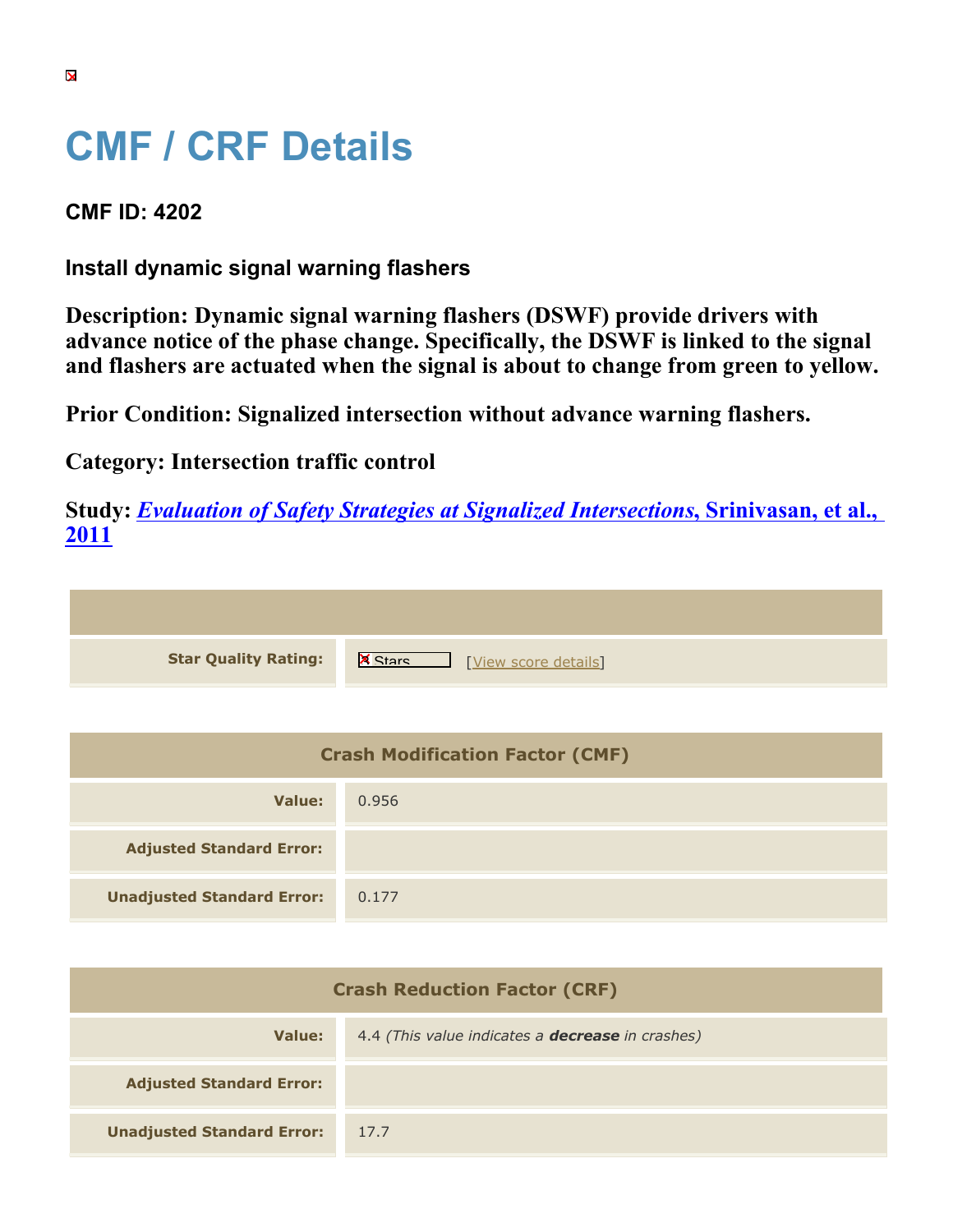| <b>Applicability</b>                    |                                           |
|-----------------------------------------|-------------------------------------------|
| <b>Crash Type:</b>                      | Truck related                             |
| <b>Crash Severity:</b>                  | All                                       |
| <b>Roadway Types:</b>                   | Not Specified                             |
| <b>Number of Lanes:</b>                 |                                           |
| <b>Road Division Type:</b>              |                                           |
| <b>Speed Limit:</b>                     |                                           |
| <b>Area Type:</b>                       | All                                       |
| <b>Traffic Volume:</b>                  |                                           |
| <b>Time of Day:</b>                     | All                                       |
| If countermeasure is intersection-based |                                           |
| <b>Intersection Type:</b>               | Roadway/roadway (not interchange related) |

| Intersection Type:                | Roadway/roadway (not interchange related)         |
|-----------------------------------|---------------------------------------------------|
| <b>Intersection Geometry:</b>     | $3$ -leg, $4$ -leg                                |
| <b>Traffic Control:</b>           | Signalized                                        |
| <b>Major Road Traffic Volume:</b> | 7500 to 99000 Annual Average Daily Traffic (AADT) |
| <b>Minor Road Traffic Volume:</b> | 40 to 20100 Annual Average Daily Traffic (AADT)   |

| <b>Development Details</b>      |              |
|---------------------------------|--------------|
| <b>Date Range of Data Used:</b> | 1994 to 2008 |
| <b>Municipality:</b>            |              |
| State:                          | NV, VA       |
| <b>Country:</b>                 | <b>USA</b>   |